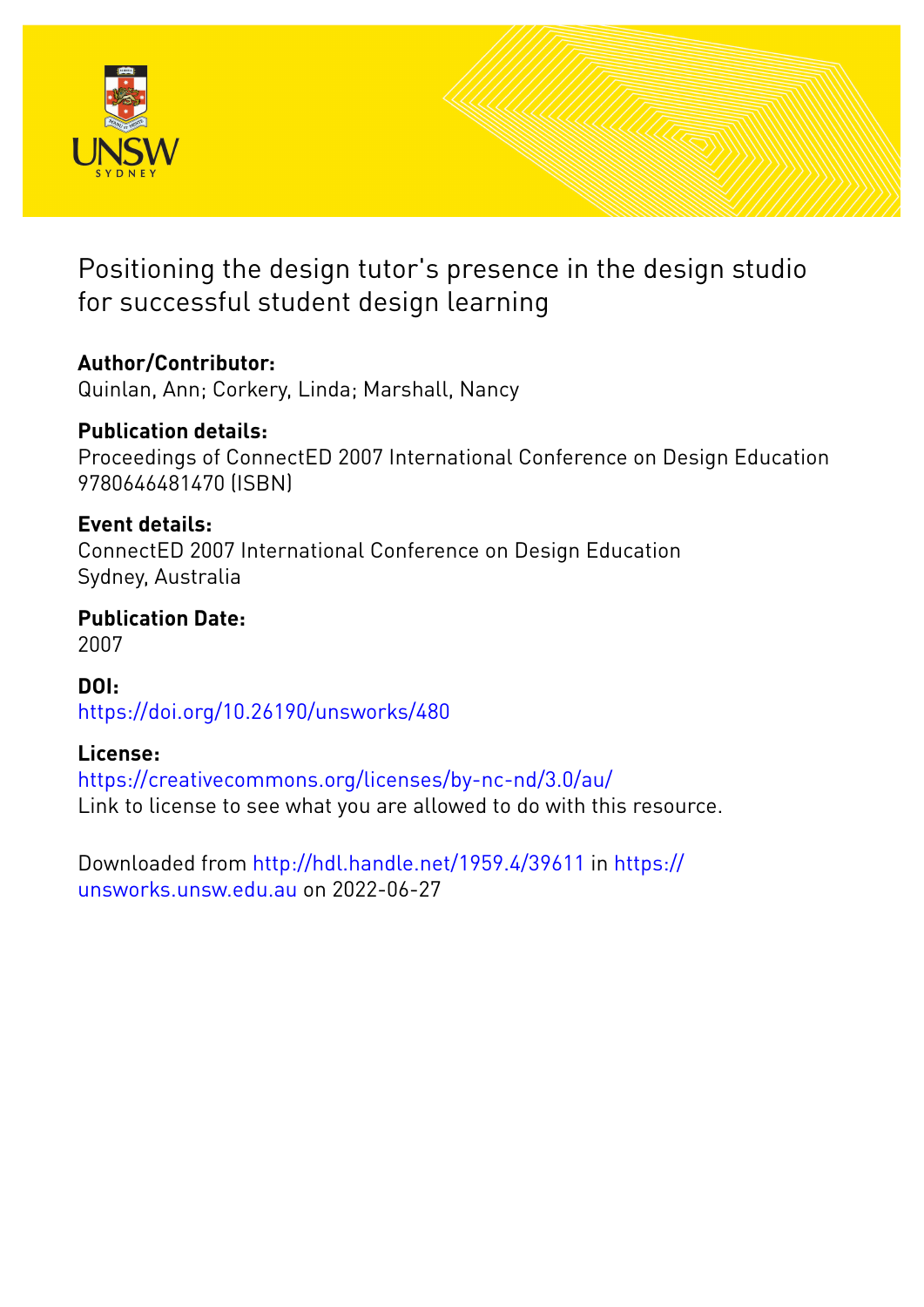# Positioning the Design Tutor's presence in the Design Studio for successful student design learning

Ann Quinlan, Linda Corkery and Nancy Marshall

Faculty of the Built Environment, University of New South Wales, Sydney, NSW, 2052, Australia

#### ABSTRACT

The small group learning and teaching environment of design studio settings in built environment undergraduate design degree programs is recognized as a complex and unique site of experiential learning. Impacting upon student design learning in this setting is student – teacher interaction. Influencing this interaction is the contradictory relationship between conceptions of design studio as an exemplar for student-centred university learning and the teacher-centred pedagogy of the culture of design studio.

In exploring this relationship, this paper introduces an action research project undertaken to identify and establish factors that impact upon student achievement of academic excellence in built environment student design education. It describes an aspect of the project that revealed that students place highest value on the personal qualities of the design tutor believing these are most important to their successful learning. This finding suggests that the design tutors' attentiveness to students has a powerful impact on student learning. On the basis of this research the paper concludes that the quality of 'presence' in a design tutor can be enhanced by adopting a reflexive approach that positions learning at the forefront of a community of practice in design education.

#### INTRODUCTION

Since the mid-1970s, much research has been undertaken to understand how best to make deep and meaningful university student learning possible (for example, Marton and Saijo 1976; Ramsden 1992; Biggs 1999; Prosser and Trigwell 1999). There has also been specific research on various academic, disciplinary, institutional, national and technological traditions (for example, Becher 1989; Barnett 2000; Boyer 1990, 1998; Laurillard 1993; Kreber 2002, 2005; Trigwell and Shale 2004). This research informs several generally agreed perspectives on student learning that is, that students learn best, are motivated and achieve high grades at university when:

- the educational environment is student-centred
- they are empowered to construct their own understanding of disciplinary knowledge
- teachers demonstrate their own learning in their teaching practice

• department, curriculum, resources, teaching practices and assessment tasks are constructively aligned to specified learning outcomes (see Toohey 1999; Biggs 2003; Lea, Stephenson and Troy 2003).

Recently, significant attention has also been given to understanding the fine-grained interactions that occur between students and teachers in complex and fluid educational situations (Austerlitz, Aravot and Ben-Ze'ev 2002; Silen 2006; Webster 2004, 2007). As Haggis notes:*A. Conceptions of Design Studio*

> Such perspectives suggest that it might be fruitful, for example, to try to understand something about the ways in which the specifics of context and history translate, in dynamic and unstable ways, into multiplicity and difference in the lives of situated individuals. Approaching teaching, learning and learners as embedded in a variety of particular and often unpredictable cultures and contexts, however, is far from easy (2004, p. 337).

Design studio is one such educational situation, for which the evidence suggests that fine-grained interactions between students and teachers appear to have a powerful impact on learning.

#### *A. Conceptions of Design Studio*

Although it has been heralded as an exemplar for university learning in general (Boyer and Mitang 1996) and specifically for educating professionals (Schön 1985), design studio can be an unpredictable educational setting involving complex interactions between students and teachers. This may be inherent to the creative, playful nature of design learning, where solutions are sought to sometimes vague, ambiguous, "wicked", tacit and authentic problems. Design requires its practitioners to make assumptions, take risks, work with "hunches" and intuition, tolerate ambiguity and uncertainty, all while engaging with a meta-cognitive, iterative process of reflecting on and questioning the problem, simultaneously making and representing a solution.

Although Shulman (2005) has described design studio as "signature pedagogy", characterised by the Socratic traditions of lively and robust questioning and discussion between students and teachers, there is very little scholarly discussion of the precise nature of the interactions between students and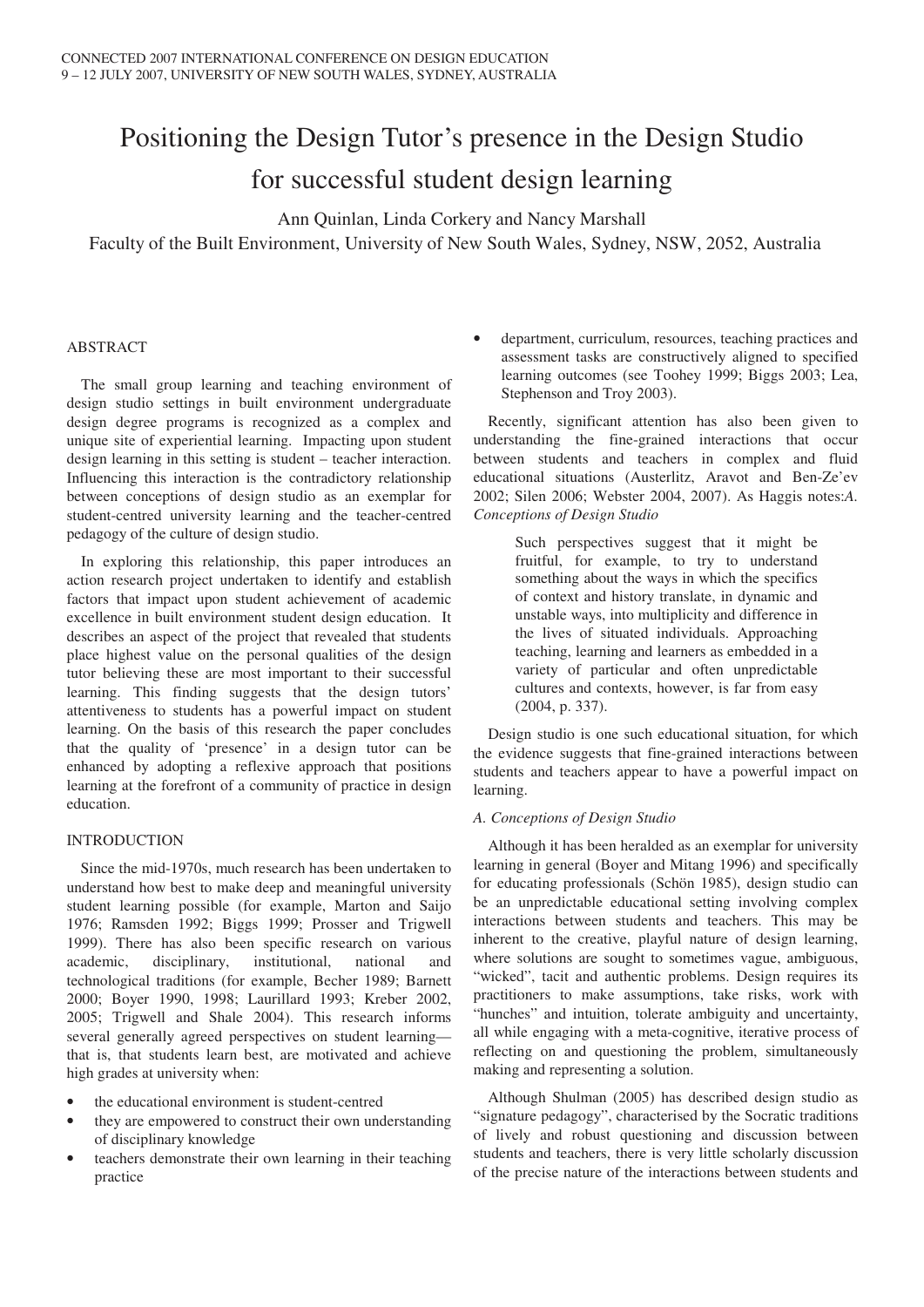tutors and how the presence of the design tutor impacts on student learning.

#### *B. The Culture of Design Studio*

The exemplary potential of design studio is at odds with aspects of design culture, specifically its antecedents in the master 'patron' ateliers of the French École des Beaux Arts system and the German Bauhaus movement. Proponents of these models carried them to the United States and the ideologies also became ensconced in the British and Australian design education systems. (see Cuff 1998, Larson 1977, Ahrentzen and Anthony 1993, Stevens 1998, Parnell 2003). This culture produces teacher-centred pedagogies typified by critique, which in turn engenders a 'star' system (Anthony 1991; Webster 2004, 2007).

This aspect of design studio education might account for the significant silence in the literature about student–teacher interaction in design education. Ochsner comments: 'This silence, itself, suggests a defensive response—the uncertainty and ambiguity that we all experienced as students in design studio, and the fear that went along with it are not something we want to remember or re-experience, let alone discuss' (2000, p.194).

However, recent discussions, symposiums and reports (AIAS 2002, CEBE 2003,2004,2005; Parnell 2004, Webster 2007) have contributed to a forthright and vocal questioning of teacher-centred pedagogies and their continued prevalence in educational settings despite of an espoused desire to better support student design learning. The research project outlined below makes a contribution to these discussions.

#### I. THE RESEARCH PROJECT

The Faculty-funded project described below commenced in 2003 as a collaborative enterprise involving staff from Architecture, Landscape Architecture, Interior Architecture and Planning.

The project aimed to:

- render transparent and explicit the values of the various design communities operating within the FBE
- enhance design learning, teaching and assessment practices as well as future curriculum redesign.

To pursue these aims, it focused on perceptions of:

- strengths and weaknesses of student design learning in general
- the characteristics of high distinction (HD) design studio projects—that is, design excellence
- the qualities of the ideal design teacher—that is, the sort of teacher who assists students to achieve their best work.

This paper reports on and discusses findings in relation to the last of these areas.

The project was informed by a phenomenological approach (Prosser and Trigwell 1999, Ashworth and Luca 2000) and undertaken within an action research framework. In addition to a literature review and discourse analysis, the project's methodology involved:

- 1. a series of discussion groups with current students, graduates, full-time and part-time staff and the themselves to understandings about their experiences in design studio courses across the three programs
- 2. a survey of students in each of the programs to elicit information about their learning experiences in recently completed design studio courses.

#### *A. Discussion Groups*

Discussion groups were conducted with current students, recent graduates part-time practitioner staff and full time academic staff. The research team recruited all participants with the aim of including a mix of males and females and representatives from each of the represented programs: Architecture, Landscape Architecture and Interior Architecture. Teaching staff varied according to length of tenure at the FBE and levels of experience as a design teacher and/or practitioner. Current students and graduates also varied according to levels of typical grades received in studio courses, year of study, cultural perspective and type of employment. As per FBE human research ethical standards, all participation was voluntarily, no incentives were provided and participants could leave at any time during the workshops without prejudice.

The discussion groups were facilitated by the non-designer member of the research team. A sample of comments from the discussion groups is shown in Figure 1. All comments have been 'de-identified' to ensure anonymity of participant comments.

#### *B. Survey*

The survey took place at the commencement of the 2003 academic session (March), when 539 questionnaires were distributed to students in the second, third and final years of their design programs. Participation in the survey was voluntary and anonymous, with only program and year of study identifying the responses. The survey gained 341 written responses with the overall survey response rate of 63 percent.

The survey asked students to name three qualities that they thought a design tutor should have to assist successful learning. In response, 73 percent of the respondents (n=248) mentioned the personal qualities of the design tutor. Table 2 below summarises the responses and shows the specific words students used.

#### II. DISCUSSION

This section of the paper describes patterns of response from the surveys and results from the discussion groups. Figure 2 shows that, unequivocally, students in all programs and across all years believe the ideal design teachers should have, above other characteristics, certain personal qualities such as: being patient, compassionate, understanding, approachable, consistent, fair and enjoy teaching design studio.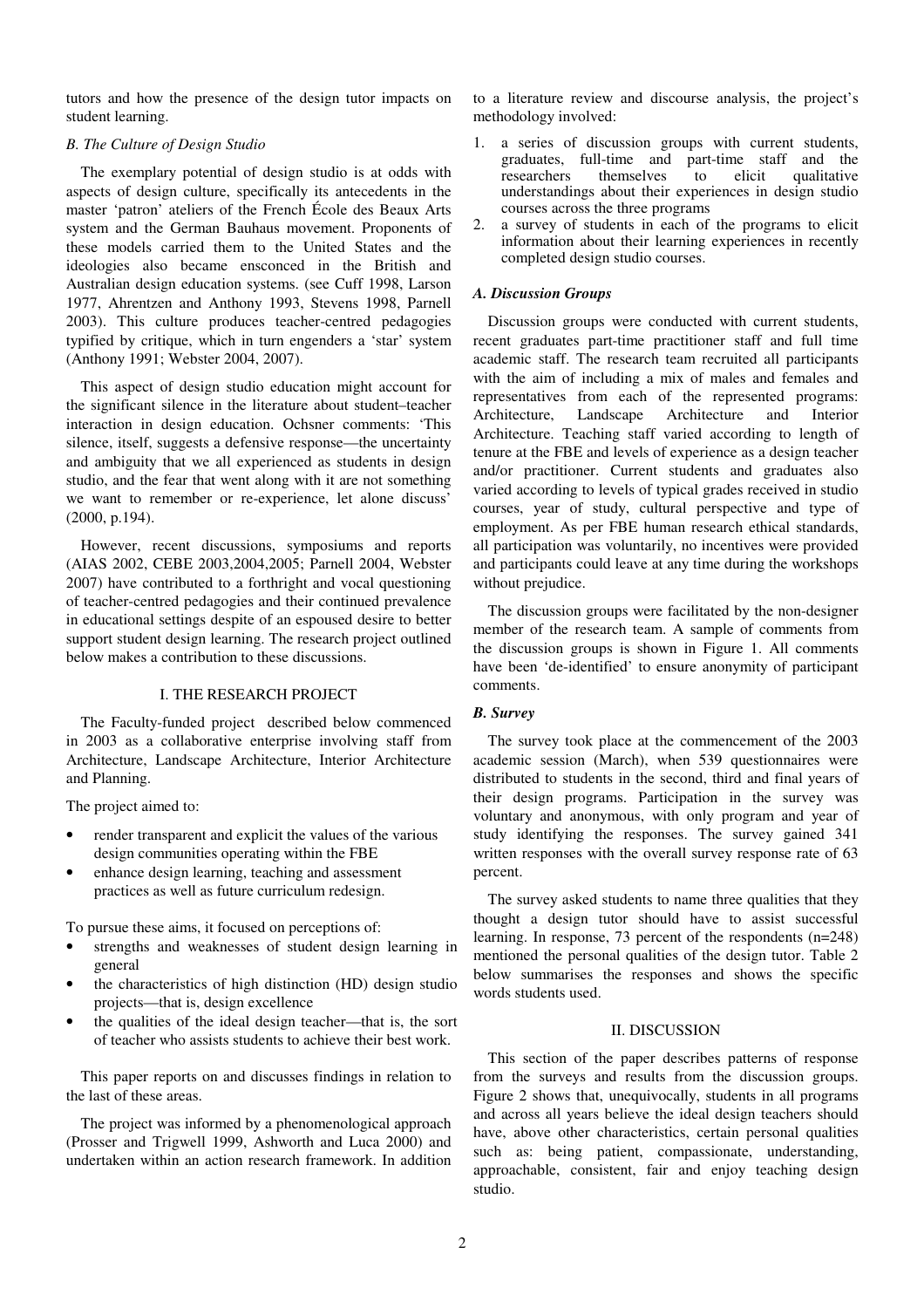| Group               | <b>Sample Comments</b>                                                                                                                                                                                        |  |  |  |
|---------------------|---------------------------------------------------------------------------------------------------------------------------------------------------------------------------------------------------------------|--|--|--|
| Students            | Enthusiasm. Staff have to 'want to be there'.<br>They have to be<br>there<br>with the<br>aim<br>οf<br>"fostering new professionals" and "not just for                                                         |  |  |  |
|                     | the money".<br>An equal amount of attention should be given<br>to all students. Quite often, the students who<br>have the same ideas as the tutor/lecturer get<br>more attention.                             |  |  |  |
|                     | Drawing Skills.                                                                                                                                                                                               |  |  |  |
|                     | Creativity and open-mindedness.                                                                                                                                                                               |  |  |  |
|                     | encourage balance through realistic ideas, and                                                                                                                                                                |  |  |  |
|                     | a knowledge and what is and isn't possible.<br>Listening to what students say<br>about the<br>programs, and how they can be improved.                                                                         |  |  |  |
|                     | Broad general knowledge.                                                                                                                                                                                      |  |  |  |
|                     | Good knowledge of 'materials'                                                                                                                                                                                 |  |  |  |
|                     | Sound environmental knowledge.                                                                                                                                                                                |  |  |  |
|                     | Good verbal communication.                                                                                                                                                                                    |  |  |  |
|                     | οf<br>demonstrated<br>practical/industry<br>Plentv                                                                                                                                                            |  |  |  |
| Recent<br>Graduates | experience.<br><u>well-versed</u> on<br>history, concepts, ideas,<br>constraints.                                                                                                                             |  |  |  |
|                     | An ability to cross disciplines                                                                                                                                                                               |  |  |  |
|                     | Teaching skills - must be able to teach.                                                                                                                                                                      |  |  |  |
|                     | A "task-master" - someone who encourages<br>you to work and <u>want</u> to work, encourages you<br>to leam for yourself, look outside your sphere,<br>and "learn about all the pieces of the jigsaw".         |  |  |  |
|                     | Someone who is energetic and interested in<br>and passionate about what they do – that rubs<br>off on the students, inspiring them, and giving<br>them belief and confidence in their abilities.              |  |  |  |
|                     | Someone<br>who.<br>sets<br>nıit<br>clear<br>criteria/objectives.                                                                                                                                              |  |  |  |
|                     | <u>A calmness</u> about them.<br>Organisational skills.                                                                                                                                                       |  |  |  |
|                     | who is strong enough<br>Someone<br>in<br>their                                                                                                                                                                |  |  |  |
| Part –              | views/principles so students know where they                                                                                                                                                                  |  |  |  |
| time Staff          | stand and where the teacher is coming from,<br>but who is also not dogmatic, and has enough<br>latitude and tolerance to be able to facilitate an<br>idea/project which they don't necessarily agree<br>with. |  |  |  |
|                     | Someone<br>whose<br>abilitv<br>is.<br><u>recognisable, </u><br>Someone who has practical experience.                                                                                                          |  |  |  |
|                     | Lecturers/Tutors should be able to draw well.                                                                                                                                                                 |  |  |  |
|                     | People management skills.                                                                                                                                                                                     |  |  |  |
|                     | Communication skills.                                                                                                                                                                                         |  |  |  |
| Full-time           | Understands<br>all<br>their<br>proposals<br>and<br>complexities                                                                                                                                               |  |  |  |
| Staff               | Giving all ideas equal time.                                                                                                                                                                                  |  |  |  |
|                     | Someone not just concemed with design.<br>οf                                                                                                                                                                  |  |  |  |
|                     | person with a thorough knowledge<br>Α.<br>precedents, projects, ideas and theories.                                                                                                                           |  |  |  |
|                     | Has teaching experience.                                                                                                                                                                                      |  |  |  |
|                     | "Mental agility". Able to think on their feet.                                                                                                                                                                |  |  |  |
|                     | Communication - an ability to communicate                                                                                                                                                                     |  |  |  |
|                     | one students ideas to other students.                                                                                                                                                                         |  |  |  |
|                     | Someone who acts a catalyst - inspires the<br>students<br>to.<br>leam<br>for themselves<br>and<br>encourage their development.                                                                                |  |  |  |
|                     | Stamina, dedication and compassion.                                                                                                                                                                           |  |  |  |
|                     | Must have a sense of fun and humour.                                                                                                                                                                          |  |  |  |
|                     |                                                                                                                                                                                                               |  |  |  |

Figure 1. Sample Comments from Discussion Groups

In the discussion groups, recent graduates mentioned personal types of characteristics more than any other group, although full-time staff members also mentioned these characteristics, part-time staff did not.

| Descriptor                | Ranked Qualities of an Ideal<br>Design Teacher                                                                                                                         | Total           | Percent |
|---------------------------|------------------------------------------------------------------------------------------------------------------------------------------------------------------------|-----------------|---------|
| Personal<br>Qualities     | patient, approachable, honest,<br>compassionate, helpful,<br>understanding, generous, interested<br>in what students do, consistent, fair,<br>they enjoy it, dedicated | 248             | 73%     |
| Enthusiasm                | inspiring, energetic, positive,<br>enthusiastic, passionate, motivating,<br>encouraging, ambitious                                                                     | 1 <sub>01</sub> | 30%     |
| Open-minded               | open to new ideas, great ideas,<br>pushes creativity, doesn't push own.<br>ideas, open-minded, innovative,<br>imaginative                                              | 100             | 29%     |
| Constructive<br>Criticism | constructive criticism (positive and<br>negative), honest feedback, helps<br>students problem solve, good at<br>analysis, objective.                                   | 97              | 28%     |
| Communication             | Communication and presentation<br>skills, good listener.                                                                                                               | 75              | 22%     |
| Design<br>Knowledge       | knowledge of design, up-to-date, has<br>general knowledge,                                                                                                             | 71              | 21%     |
| Teaching ability          | good teacher, wants to be there,<br>gives appropriate guidance/direction.                                                                                              | 70              | 21%     |
| Industry<br>Experience    | Practical, Industry and professional<br>experience                                                                                                                     | 48              | 14%     |
| Organisational            | Professional approach, a good time.<br>manager, is available for students,<br>understands the course objectives                                                        | 25              | 7%      |
| Other                     | Other, such as have, or turn students<br>to resources, references, examples,<br>samples; exposes students to new<br>designers; are informative                         | 24              | 7%      |
| Drawing and<br>Granhics   | good drawing, rendering, graphic<br>skills: a good designer i                                                                                                          | 11              | 3%      |

Fig.2. Qualities of an Ideal Design Teacher: Student Responses.

Another key characteristic of the ideal design teacher, according to students, was that they should be open to new ideas, have good ideas to share but not push his or her own agenda, and be imaginative. Part-time staff, in the workshop, suggested the ideal design teacher should have their own strong ideas and but also be able to accept others ideas. The teacher being inspiring, passionate, energetic and encouraging with an ability to give constructive, open and honest criticism/feedback was important to all students and commented upon by full time staff who also noted the importance of having a sense of fun and humour. Comparatively, industry and practical experience was regarded as somewhat important for the students and mentioned by recent graduates and part-time staff.

The following characteristics were not listed very highly as key characteristics of an ideal design teacher: being good at graphics and drawing, being 'professional' with regards to time management and other duties and 'other' characteristics such as having reference materials, being well-briefed about the course or exposing the students to new designers. The part-timers did indicate these characteristics as being important, especially being able to draw well, having good management skills, and understanding the course and its students.

Our findings, which emphasise the overwhelming importance students and graduates attach to personal qualities, raise two important questions: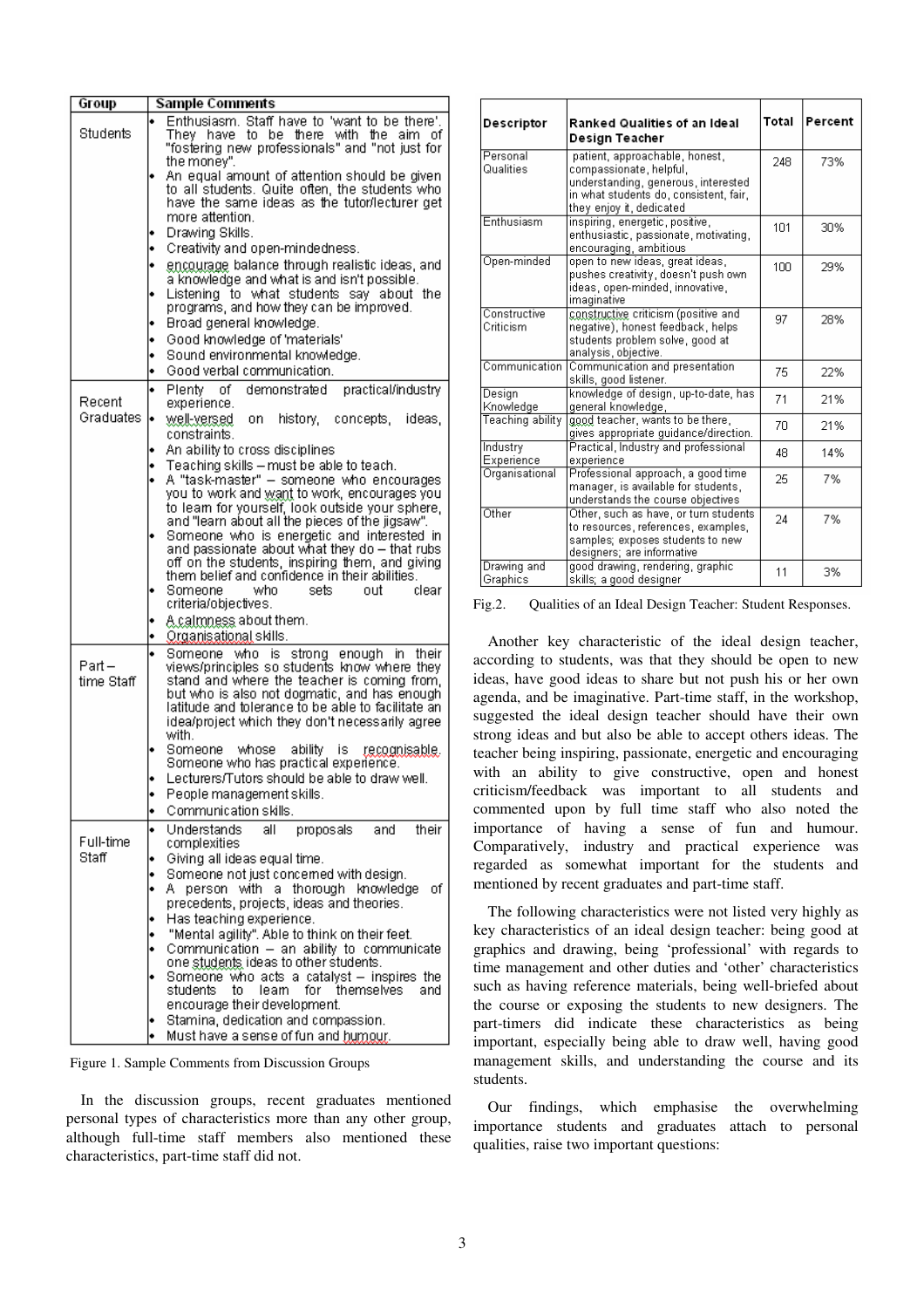- How can we assist tutors to develop the personal qualities that students regard as important to their successful learning?
- Can these personal qualities be actualized within a studio culture that promotes hierarchical, teacher-centred relations?

#### *A. Developing Tutors' Personal Qualities*

Underpinning most, if not all, scholarly discussion of learning and teaching in higher education is the view that what students and teachers are is not important to learning; rather, what students do is the critical factor in whether they achieve a deep approach to learning (Biggs 2003). Our findings complicate this view because they place an emphasis on what teachers are, i.e. their personal qualities. It seems our students simply want their tutors to be attentive to their design learning. But how can we appropriately help tutors to develop attentiveness to students?

It is possible to reframe this issue. Based on a study of architecture students at Oxford Brookes University, Webster (2004) represents the ideal design tutor as a "liminal servant":

> …The "liminal servant" adopts a studentcentred approach to the role of tutor by assisting the student to manage and construct his or her own learning through critically reflective dialogue (2004, p. 109).

Complementing this perspective is Silen's (2006) reflection on the approach or 'way of being' of tutors in problem based group learning in health sciences. She proposes that when the tutor's wholeness as a person, or their presence, is concentrated on the group the tutor is attentive to the learning of the students. In contrast, she uses the concept of dysappearing to describe what happens when the tutor becomes the focus of what is happening in the group rather than the students. These models open up ways of thinking about tutor development that extend beyond a focus on adjusting personal qualities towards identifying tangible behaviours that can be learned and fostered.

Brookfield is also helpful here. He suggests that the teacher characteristics most preferred by students cluster around ideas of credibility and authenticity:

> Students define *credibility* as the perception that the teacher has something important to offer and that whatever this "something" is (skills, knowledge, insight, wisdom, information) learning it will benefit the student considerably. *Authenticity*, on the other hand, is defined as the perception that the teacher is being open and honest in her attempts to help students learn (2006, p. 56).

The majority of design tutors in the FBE design programs are part-time academics and full-time practitioners, therefore, their credibility is generally very high and much appreciated by students and their academic colleagues. Their credibility as professional practice experts who also aspire to be professional in their university teaching would be enhanced by staff development and education in learning and teaching scholarship and practices.

Indeed, tutors' academic professionalism might well be enhanced by a development focus on the personal qualities that contribute to attentiveness, to the tutor's presence and qualities that indicate "authenticity" to students. Brookfield identifies these as:

- demonstrating congruence between words and actions
- providing a full disclosure of criteria, expectations, agendas and assumptions that guide practice
- being responsive and/or student-centred in their behaviour
- revealing their 'personhood', that is, having lives and identities outside the classroom and disclosing these appropriately in the classroom (2006, pp. 67-72).

In reflecting upon congruence in particular, Webster (2007) calls to our attention examples of words and actions that demonstrate these qualities that students are seeking. For example, in her observation of design juries she explicitly illustrates how words and actions impact on the quality of student learning that arises out of the relationship a student has with a design tutor over time.

#### *B. Overcoming a Teacher-Centred Design Culture*

In acknowledging that teaching is closely aligned to disciplinary content, its habitual discourse and practices researchers note that many staff, both academic and casual 'teach as they were taught, perpetuating an adherence to traditional methods and strategies without reflecting upon the appropriateness of such methods in bringing about high quality student learning' (Wentzel in Ballantyne, Bain and Packer 1999, p. 237). This explains, in part why the teachercentered 'master' model of interaction continues to remain the so-called 'theorized' model of design studio.

In perpetuating these habitual methods teachers rely upon tacit knowledge (Polanyi 1998). For Schön, this is knowledge-in-action, 'spontaneously delivered without conscious deliberation; and it works, yielding intended outcomes so long as the situation falls within the boundaries of what we have learnt to treat as normal' (1987, p.28).

For design learning, Dutton (1991) and Webster (2004) comment that despite the very obvious disjunction of the master model with qualitative student learning, there is a continuing reluctance to not only embrace learning and teaching scholarship but also in light of this, to question the perceived 'normality' of teacher's knowledge and expertise being at the centre of design studio education. They suggest that it is only when these inner life practices, assumptions and beliefs of design studio are willingly made explicit that reflection, awareness, discussion and the need for change can possibly be embraced.

The findings of the research study outlined in this paper make very explicit that students in our design community unequivocally believe that positive interpersonal relations are essential to their successful design learning and their achievement of academic excellence. One way to overcome a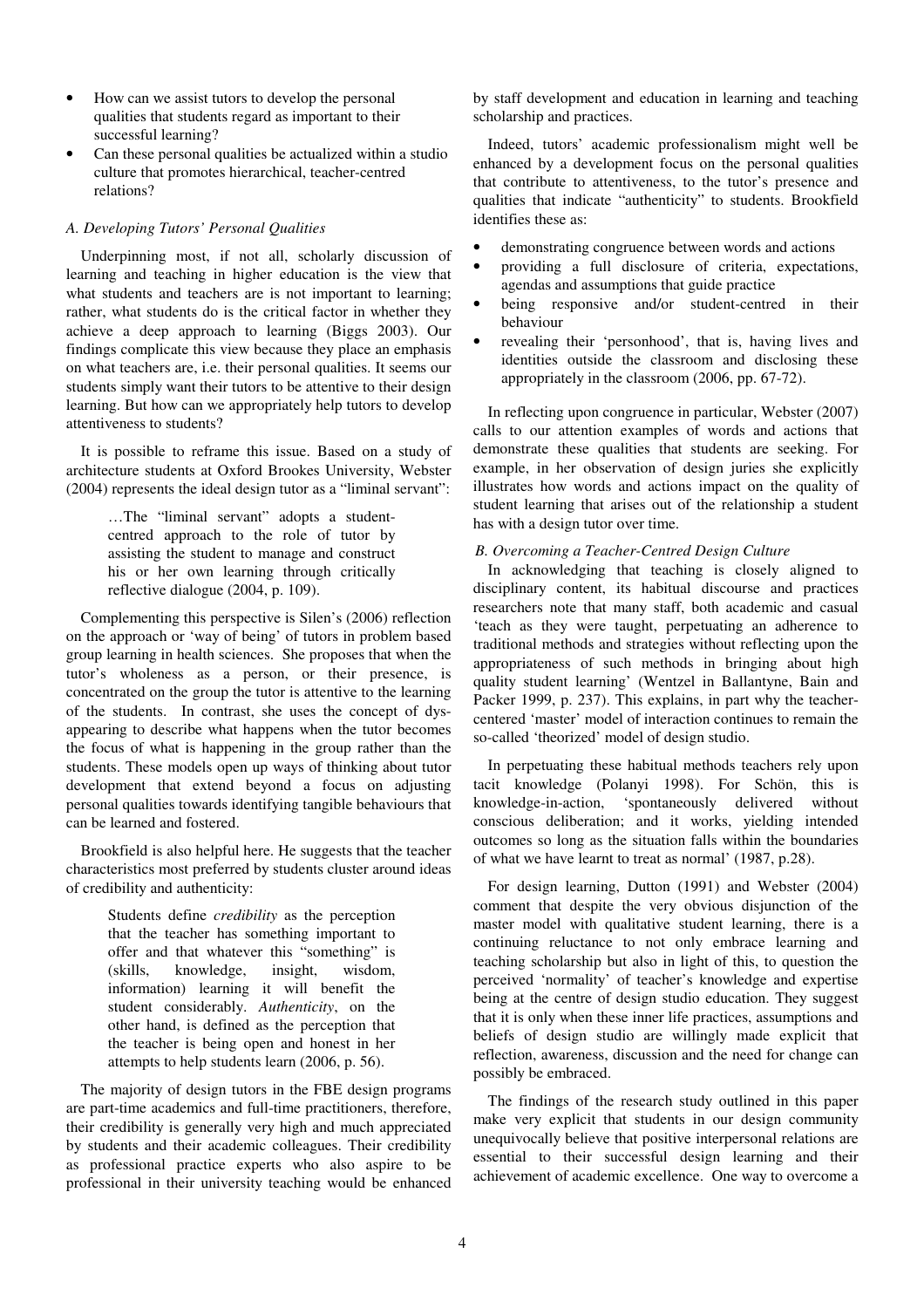teacher-centred culture in design studio and the noted reluctance of design teachers to embrace reflection and change, is to empower students to act on their belief. As the Tyler axiom reminds us: 'Learning takes place through the active behaviour of the student; it is what he [she] does that he[she] learns, not what the teacher does' (Tyler 1949 in Biggs 2003, preface. ).

Just as tutors need to be aware of their presence in design studio, so to do students as they are the ones constructing a personal understanding of design in their quest to become creative, independent design practitioners. To achieve this, students could themselves develop a dialogical learning environment that 'instills a critical spirit in students' (Barnett in Curzon-Hobson, 2002, p. 183). In reference to the research findings, they might achieve this by considering the following:

- modelling their expectation of personal interaction and constructive feedback for their design tutors
- participating as a peer reviewer on design jury panels, and
- initiating regular meetings with course conveners and student representatives.

In these ways, students could initiate tutors into the preferred student-centred world of learning with the expectation that tutors would then become more aware of their interactions with students and reflexive of their teachercentred pedagogy.

#### III. CONCLUSION

The findings of our research study reveal to our design education community student expectations of the qualities of design tutors for their successful design learning. As such it anticipates further research into the contradictions that design studio poses between its conception and its embedded culture, which is so apparent to students in their interactions with their tutors and disjunction to qualitative student learning. This research provides insight into our design teaching approaches, challenges us to be reflexive and aware of our presence in design studio. It encourages our student and staff design community to engage in conversations amongst ourselves as participants in a learning community of practice so as to engender alignment between student centred conceptions of design studio and our students' lived experiences of design education.

#### REFERENCES

- Ahrentzen, S. and Anthony, K. (1993) "Sex, Stars, and Studios: A Look at Gendered Educational Practices in Architecture", Journal of Architectural Education, Vol 47, No 1, pp. 11-29.
- Anthony, K. (1991) Design Juries on Trial: The Renaissance of the Design Studio, Van Nostrand Reinhold, New York.
- Ashworth, P, and Lucas, U. (2000) "Achieving empathy and engagement: a practical approach to the design, conduct and reporting of phenomenographic research", Studies in Higher Education, Vol 25, No 3, pp. 296-308.
- Austerlitz, N., Aravot, I. and Ben-Ze'ev, A. (2002) "Emotional phenomena and the student-instructor relationships", Landscape and Urban Planning, No 60, pp. 105-115.
- Ballantyne, R., Bain, J., and Packer, J. (1999) "Researching University Teaching in Australia: themes and issues in academic reflections", Studies in Higher Education, Vol 24, No 2, pp. 237-257.
- Barnett, R. (2000) Realizing the University in the age of Complexity, The Society for Research into Higher Education and the Open University Press, Buckingham, UK.
- Becher, T. (1989) Academic Tribes and Territories: intellectual enquiry and the culture of disciplines, Society of Research into Higher Education and the Open University Press, Buckingham, UK.
- Biggs, J. (2003) Teaching for Quality Learning at University, The Society for Research into Higher Education and the Open University Press, Buckingham, UK
- Boyer, E. (1990) Scholarship Reconsidered: Priorities of the Professorate, The Carnegie Foundation for the Advancement of Teaching, Princeton University, New Jersey.
- Boyer, E. (1998) Re-inventing Undergraduate Education: Boyer Commission on Educating Undergraduates in the Research University, Carnegie Foundation for the Advancement of Teaching, Stonybrook, New York.
- Boyer, E., and Mitang, L. (1996) Building Community: A New Future for Architecture Education and Practice, . Carnegie Foundation for the Advancement of Teaching, Princeton, New Jersey.
- Brookfield, S. (2006) The Skillful Teacher: On Technique, Trust, and Responsiveness in the Classroom (2nd edition), Jossey-Bass, San Francisco.
- Centre For Education in the Built Environment (CEBE) (2003,2004,2005) Studio Culture Symposium Events. UK.
- http://www.cebe.heacademy.ac.uk/news/past\_events/index.php. retrieved 23.02.06.
- Corkery, L., Marshall, N., Quinlan, A., Zamberlan, L. (2003) Learning and Teaching Design Excellence, Unpublished Final Report to the Quality Task Force, Faculty of the Built Environment, University of New South Wales, Sydney.
- Cuff, D. 1998, Architecture: The Story of Practice, MIT Press, Cambridge, Massachusetts.
- Curzon-Hobson, A. (2002) "Higher Education in a World of Radical Unknowability: an extension of the challenge of Ronald Barnett", Studies in Higher Education, Vol 7, No 2, pp. 179-191.
- Dutton, T. (1991) Voices in Architectural Education, Bergin and Garvey, New York.
- Haggis, T. (2004) "Meaning, identity and 'motivation': expanding what matters in understanding learning in higher education?", Studies in Higher Education, Vol 29, No 3, pp. 335-352.
- Koch, A., Schwennsen, K., Dutton, T. and Smith, D. (2002) The Redesign of Studio Culture, Report of the American Institute of Archtitecture Students (AIAS) Studio Culture Task Force. http://www.aias.org/studioculture/links.htm retrieved 23.02.06.
- Kreber, C. (2002) "Controversy and Consensus on the Scholarship of Teaching", Studies in Higher Education, Vol 27, No 2, pp.151-167.
- Kreber, C. (2005) "Charting a critical course on the scholarship of university teaching movement", Studies in Higher Education, Vol 30, No 4, pp. 389-405.
- Larson, M. (1977) The Rise of Professionalism : A Sociological Analysis, University of California Press, Berkeley, California.
- Laurillard, D. (1993) Rethinking University Teaching; A Framework for the effective Use of Educational Technology, Routledge, London.
- Lea, S. J., Stephenson, D. and Troy, J. (2003) "Higher education students' attitudes to student-centred learning: beyond 'educational bulimia'?", Studies in Higher Education, Vol 28, No 3, pp. 321-334.
- Marton, F. and Saljo, R. (1976a) "On Qualitative Differences in Learning I: Outcome and Process", British Journal of Educational Psychology, Vol 46, pp. 4-11.
- Marton, F. and Saljo (1976b) "On Qualitative Differences in Learning II: Outcome as a function of the learner's conception